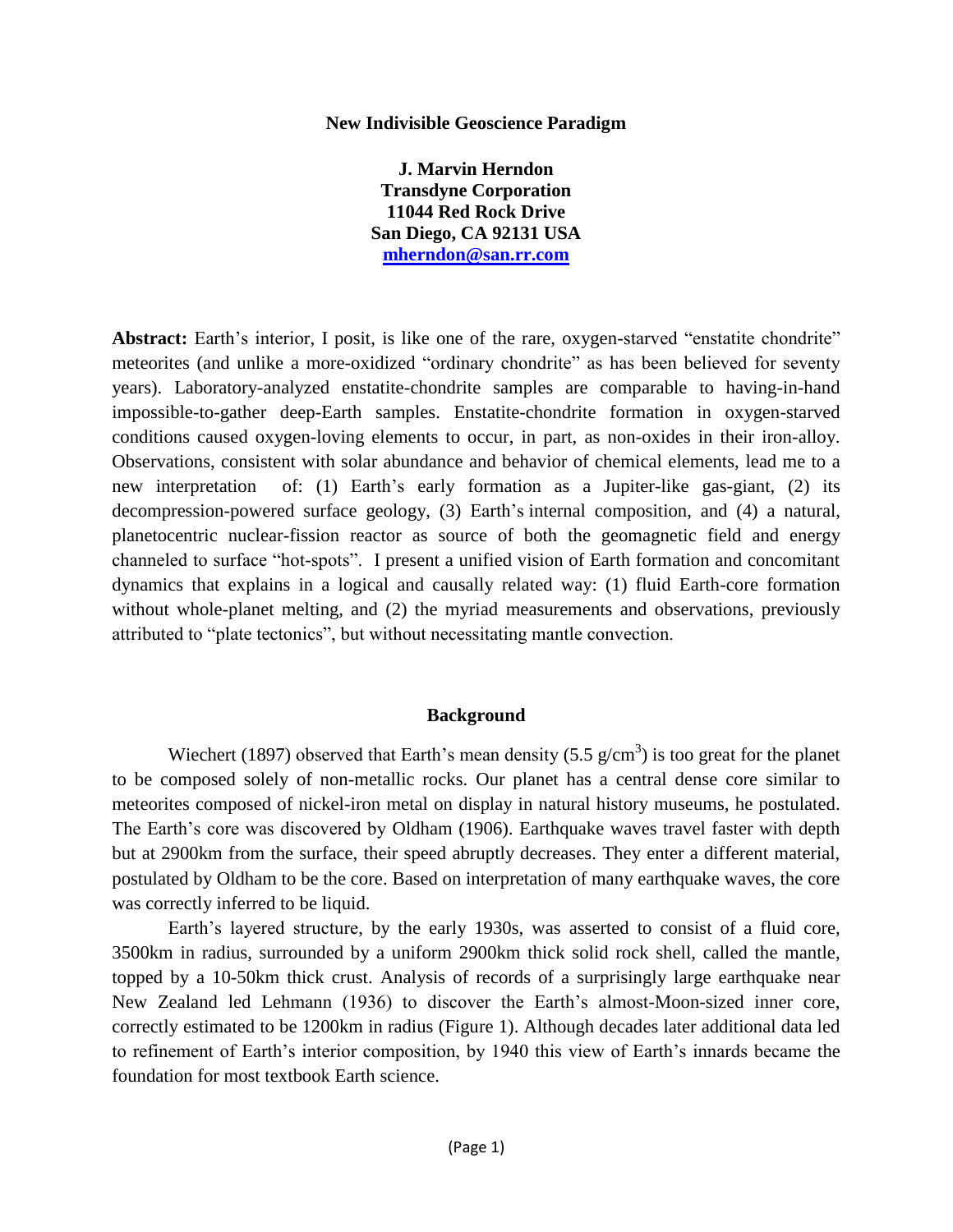

**Figure 1. Inge Lehmann (1888-1993) and her discovery-diagram of Earth's inner core.** For clarity, I traced the circles that bound the inner (red) and fluid (purple) core, and the region where earthquakes were claimed to be undetectable (blue). Ray #5 is reflected into that zone from the inner core she envisioned existed. The only difference between modern representations is that the rays are now known to be slightly curved rather than being straight lines. From Lehmann (1936).

The physical structure of Earth"s interior is deducible from seismic observations, but the chemical composition of these inaccessible regions must be inferred from meteorites. Abundant data indicate that Earth, our Moon, meteorites and other Solar System bodies formed ca. 4,500 million years ago from "primordial" matter of uniform composition (Dalrymple 1991). That primordial composition is seen today in the outer part (photosphere) of the Sun and in the nongaseous elements of chondrite-meteorites. The importance of chondrites is that their non-gaseous elements never appreciably separated from one another as they did in other, more changed meteorites. Consequently, chondrites are appropriately accepted to resemble Earth"s bulk chemical composition. But, there are different types of chondrites characterized by strikingly different mineral composition. In my view the incorrect choice of chondrite led to an erroneous assumption of Earth's internal mineral composition. This has long confused geophysicists' ideas about Earth's origin and dynamics.

The three groups of chondrite-meteorites, *carbonaceous*, *enstatite*, and *ordinary* differ markedly in oxygen content and, hence, in mineral composition. Although Lehmann (1936) correctly deduced the presence of Earth's inner core, Birch (1940), on the basis of geophysical understanding in the late "30s and early "40s, incorrectly postulated its composition. The Earth was assumed to be derived from ordinary chondritic materials: silicate-rock minerals and nickel invariably combined with metallic iron. But the solar abundance of elements heavier than nickel and iron, even together, are insufficient to form such a massive inner core. These considerations led Birch (1940) to postulate, analogous to an ice-cube that freezes in a glass of ice-water, that the inner core is composed of nickel-iron metal in the process of freezing from the liquid nickeliron core.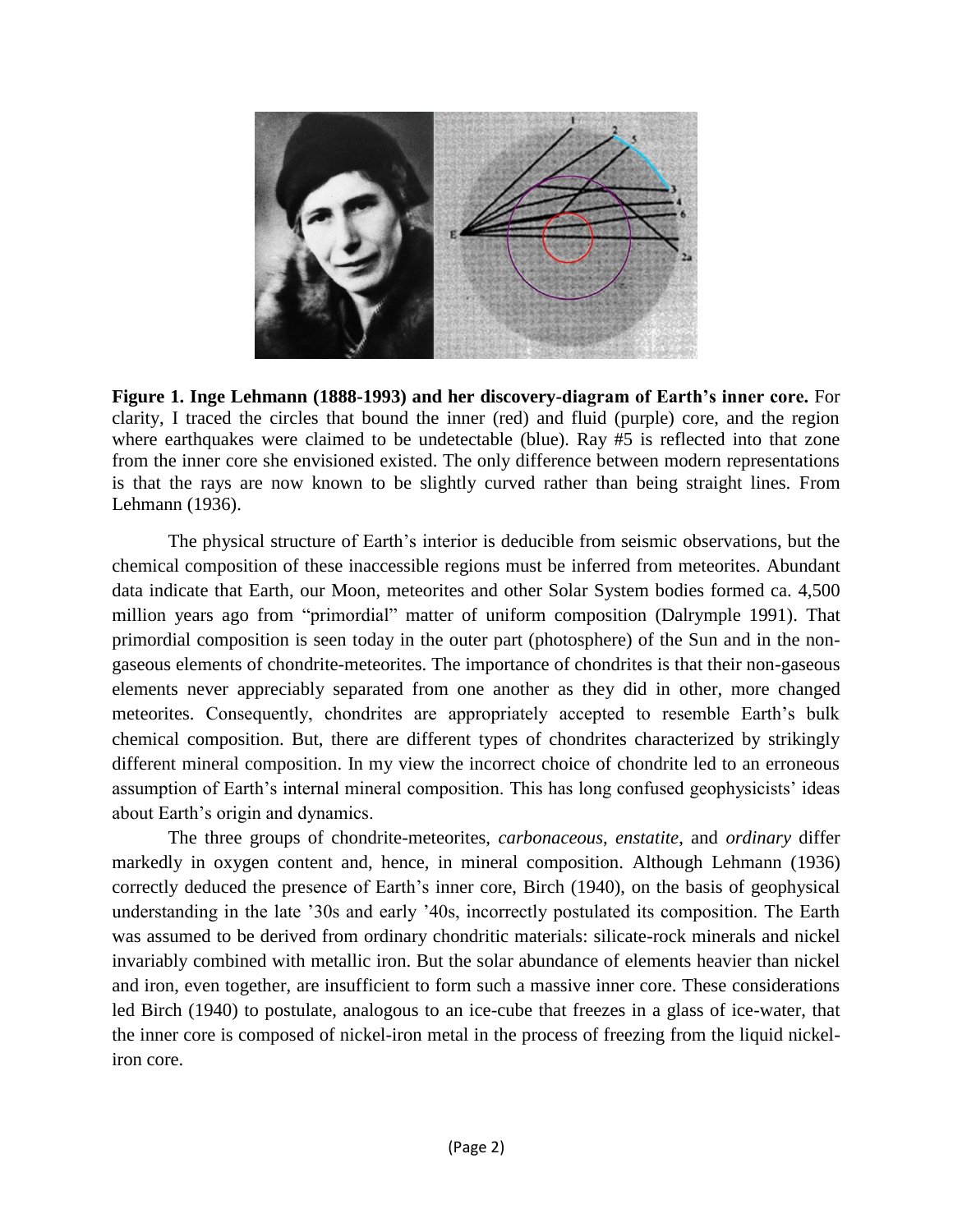Nearly four decades after Birch"s ideas were entrenched in the literature of geophysics, I investigated enstatite chondrites. Combined with two 1960s discoveries, my studies generated a fundamentally different view of Earth's inner core composition. What was the news? (1) Elemental silicon occurs in the metallic iron of enstatite chondrites (Ringwood 1961), and (2) perryite, nickel-silicide, Ni2Si, is present in many enstatite meteorites (Ramdohr 1964; Reed 1968). I realized that in Earth"s core, silicon in chemical combination with nickel would have settled by gravity to the center and, in principle, formed a mass virtually identical to the relative mass deduced for the inner core. When my nickel-silicide-inner-core concept was accepted for publication (Herndon, 1979), Inge Lehmann commented: "I admire the precision of your reasoning based upon available information, and I congratulate you on the highly important result you have obtained." At the time I no idea just how "highly important" the result would become, although I saw clearly how to show conclusively, if the Earth is like a chondrite meteorite as widely believed, it is like an enstatite, not an ordinary, chondrite (Figure 2) and that the relative masses of inner parts of Earth, derived from seismic data, exactly match the corresponding, chemically-identified, relative masses of enstatite-chondrite-components, observed by microscopic examination (Figure 3, Table 1).



**Figure 2. Evidence that Earth is like an enstatite-chondrite.** The percent alloy (iron metal plus iron sulfide) of 157 ordinary (green)- and 9 enstatite-chondrite-meteorites (red) plotted against oxygen content. The core percent of the whole-Earth, "arrow E", and of (core-plus-lower mantle), "arrow  $X$ ", shows that Earth is more an Abee-type enstatite-chondrite and not an ordinary-chondrite.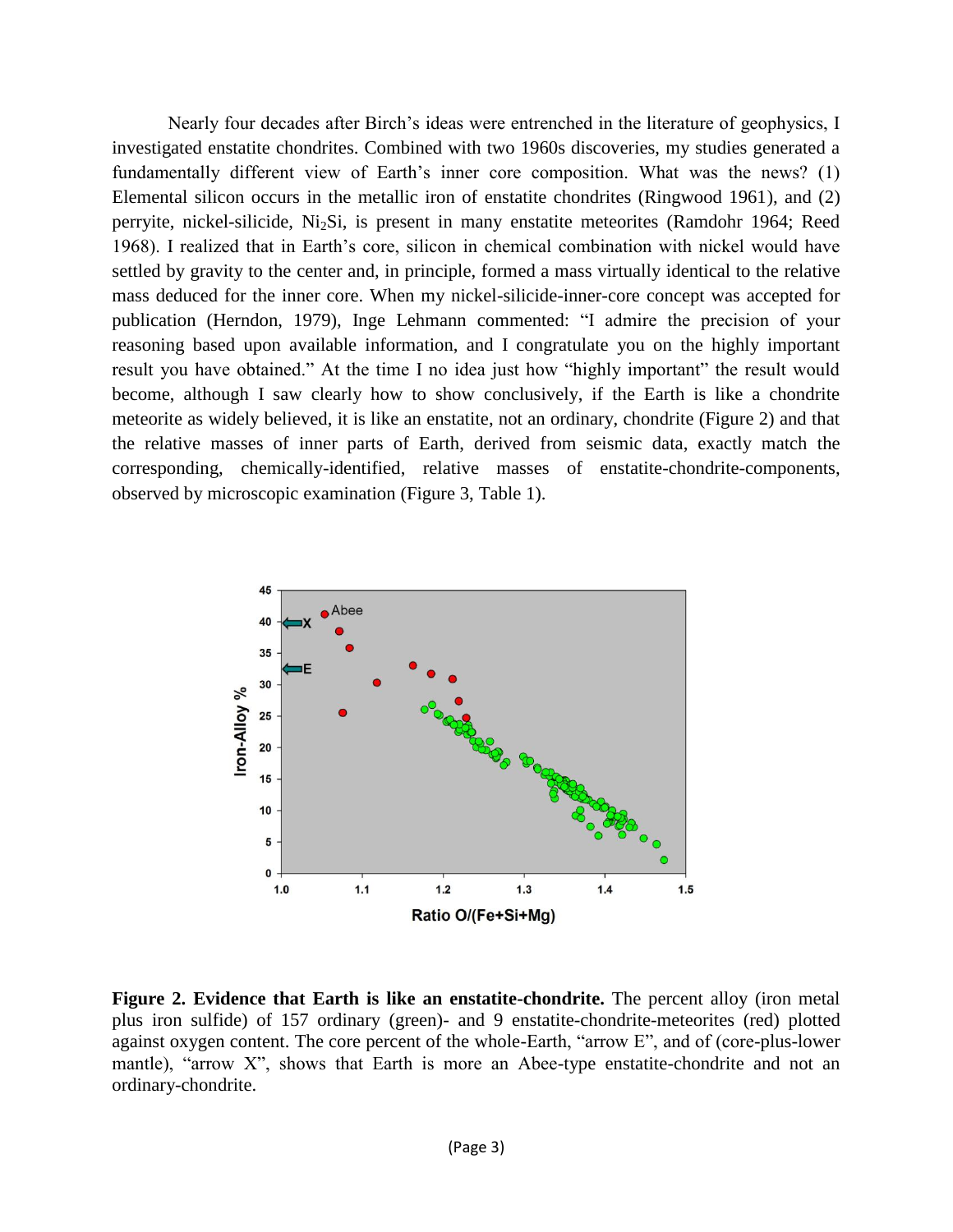

**Figure 3. Earth's composition derived from the Abee enstatite chondrite.** Chemical compositions of the major parts of the Earth, inferred from the Abee enstatite chondrite (see Table 1), and (inset) nuclear-fission georeactor at Earth"s center. The upper mantle, above the lower mantle, has seismically-resolved layers whose chemical composition is un known. The georeactor at the center is one ten-millionth the mass of Earth"s fluid core. The georeactor subshell, I posit, is a liquid or a slurry and is situated between the nuclear-fission heat source and inner-core heat sink, assuring stable convection, necessary for sustained geomagnetic field production by convection-driven dynamo action in the georeactor sub-shell (Herndon 1996, 2007, 2009).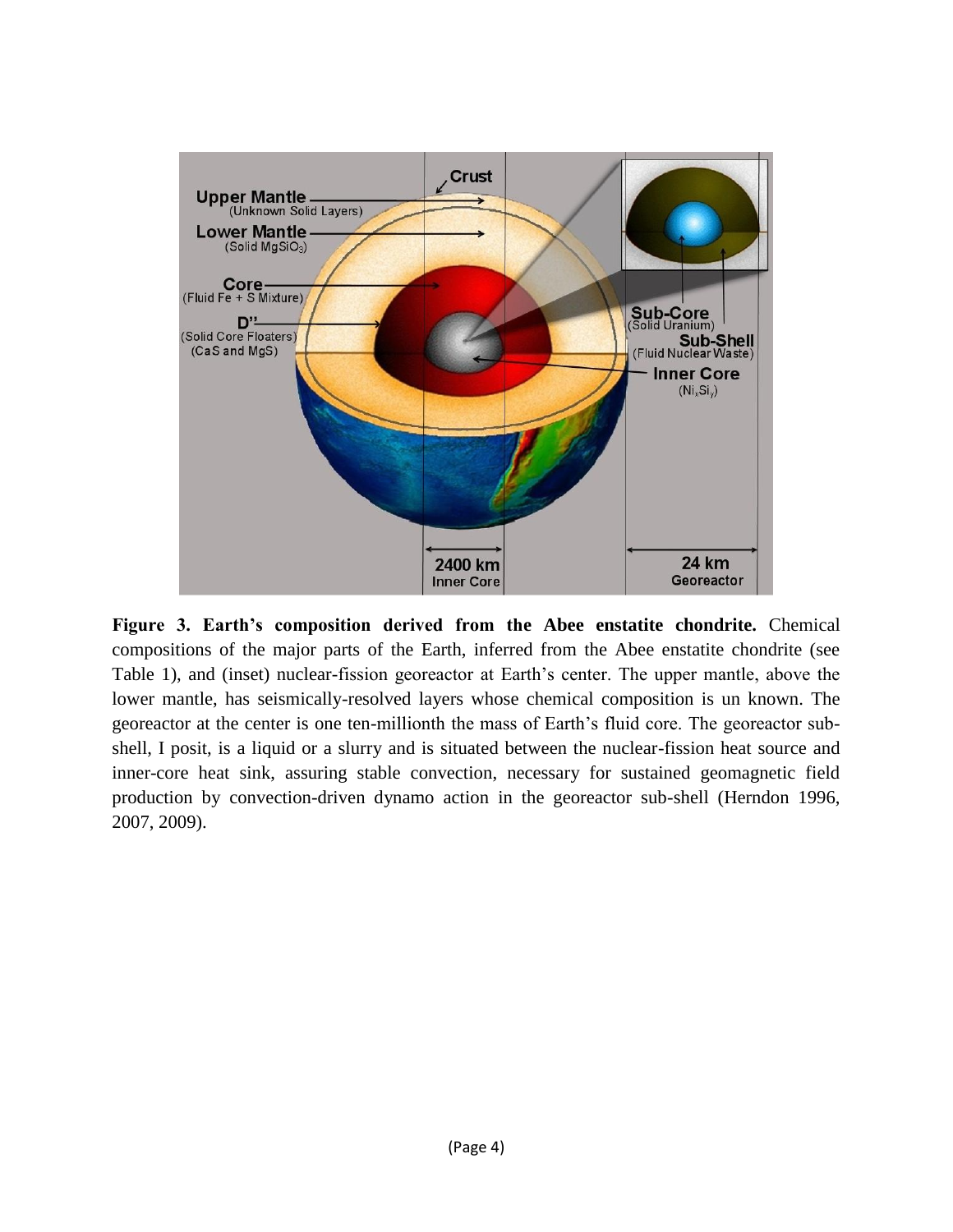**Table 1. Fundamental mass ratio comparison between the endo-Earth (lower mantle plus core) and the Abee enstatite chondrite. Above a depth of 660 km seismic data indicate layers suggestive of veneer, possibly formed by the late addition of more oxidized chondrite and cometary matter, whose compositions cannot be specified at this time.**

| <b>Fundamental</b><br><b>Earth Ratio</b>             | <b>Earth Ratio</b><br><b>Value</b> | <b>Abee Ratio</b><br><b>Value</b>                                             |
|------------------------------------------------------|------------------------------------|-------------------------------------------------------------------------------|
| lower mantle mass to<br>total core mass              | 1.49                               | 1.43                                                                          |
| inner core mass to<br>total core mass                | 0.052                              | theoretical<br>$0.052$ if Ni <sub>3</sub> Si<br>$0.057$ if Ni <sub>2</sub> Si |
| inner core mass to<br>lower mantle + total core mass | 0.021                              | 0.021                                                                         |
| $D''$ mass to<br>total core mass                     | 0.09 <sup>†</sup>                  | $0.11*$                                                                       |
| ULVZ† of D" CaS mass to<br>total core mass           | 0.0121                             | $0.012*$                                                                      |

 $* = avg.$  of Abee, Indarch, and Adhi-Kot enstatite chondrites

D'' is the "seismically rough" region between the fluid core and lower mantle

† ULVZ is the "Ultra Low Velocity Zone" of D′′

ǂ calculated assuming average thickness of 200 km

ʇ calculated assuming average thickness of 28 km

data from Dziewonski & Anderson (1981); Keil (1968); Kennet et al. (1995)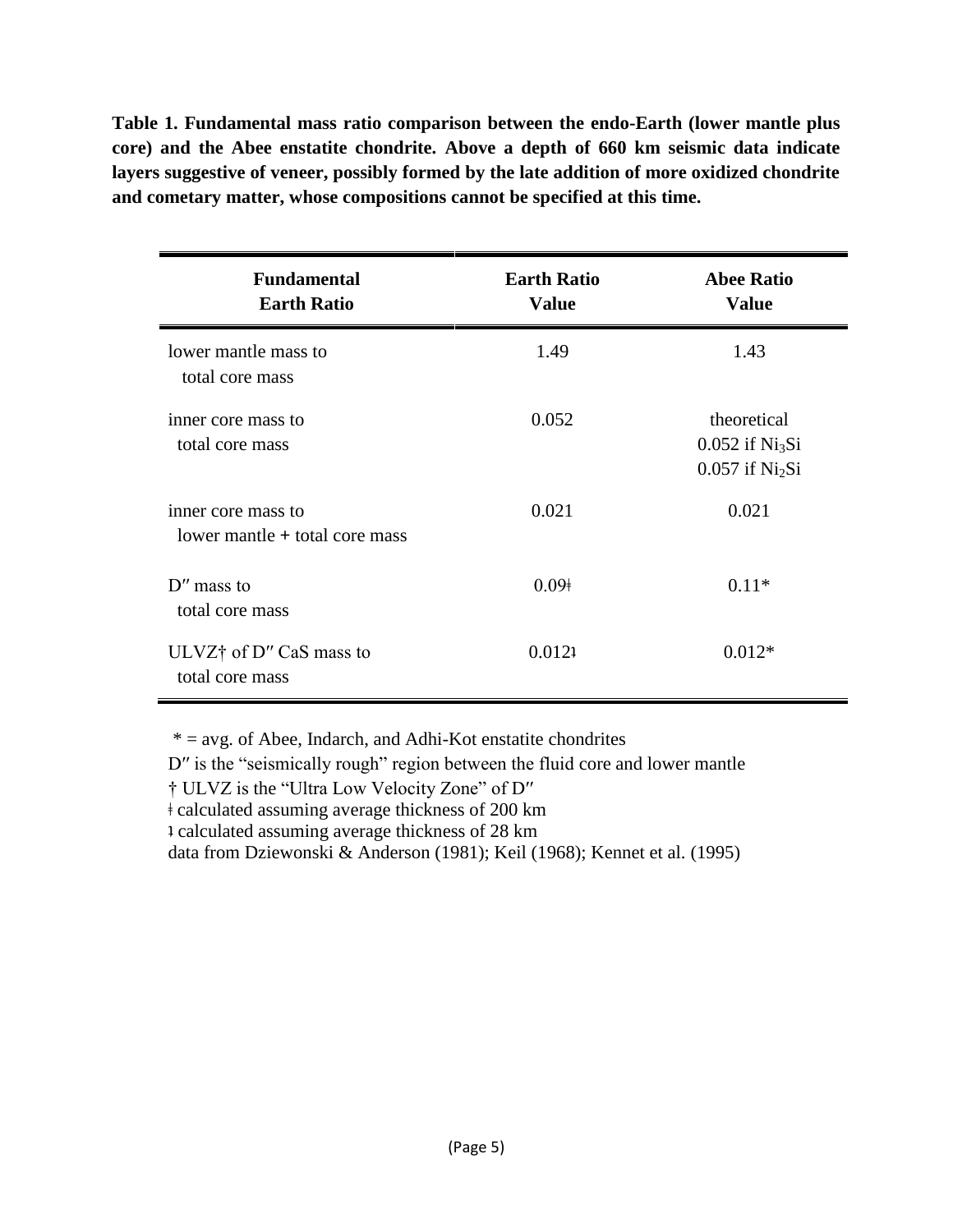### **Jupiter-like Earth Formation**

Since the first hypothesis about the origin of the Sun and the planets was advanced in the latter half of the 18<sup>th</sup> Century by Immanuel Kant and modified later by Pierre-Simon de Laplace, various ideas have been put forward. Generally, concepts of planetary formation fall into one of two categories that involve either (1) condensation at high-pressures, hundreds to thousands of atmospheres; or (2) condensation at very low-pressures.

Throughout the formative period of plate tectonics, from 1963 to the present, the scientific community wrongly concurred Earth formed from primordial matter that condensed at low-pressure, one ten-thousandth of an atmosphere (Cameron 1963). The "planetesimal hypothesis" was accepted as the "standard model of solar system formation". But such lowpressure condensation would lead to terrestrial planets with insufficiently massive cores, as iron would form iron-oxide and not remain as metal (Herndon 2006b).

Thermodynamic considerations led Eucken (1944) to conceive of Earth formation from within a giant, gaseous protoplanet when molten-iron rained out to form the core and when then followed by the condensation of the silicate-rock mantle. By similar, extended calculations I verified Eucken"s results and deduced that oxygen-starved, highly-reduced matter characteristic of enstatite chondrites and, by inference, also the Earth"s interior condensed at high temperatures and high pressures from primordial Solar System gas under circumstances that isolated the condensate from further reaction with the gas at low temperatures (Herndon 2006b; Herndon & Suess 1976).

The gaseous portion of primordial Solar System matter, as is the Sun"s photosphere today, was about 300 times as massive as all of its rock-plus-metal forming elements. Earth"s complete condensation formed a gas-giant planet virtually identical in mass to Jupiter. Giant gaseous planets of Jupiter size are observed in extrasolar systems closer to their star than Earth is to the Sun (Seager & Deming 2010). So, what happened with the weight of their gases?

### **Removing the Gases**

Of the eight planets in the Solar System, the outer four (Jupiter, Saturn, Uranus, and Neptune) are gas-giants, whereas the inner four are rocky (Mercury, Venus, Earth, and Mars), without primary atmospheres. But the inner planets originated as gas-giants and their massive, gaseous envelopes were lost. How?

A brief period of violent activity, the T-Tauri phase, occurs during the early stages of star formation with grand eruptions and super-intense "solar-wind". The Hubble Space Telescope image of an erupting binary T-Tauri star is seen here in Figure 4. The white crescent shows the leading edge of the plume from a five-years earlier observation. The plume edge moved 130AU, a distance 130 times that from the Sun to Earth, in just five years. A T-Tauri outburst by our young Sun, I posit, stripped gas from the inner four planets (Figure 5). A rocky Earth, compressed by the weight of primordial gases, remained.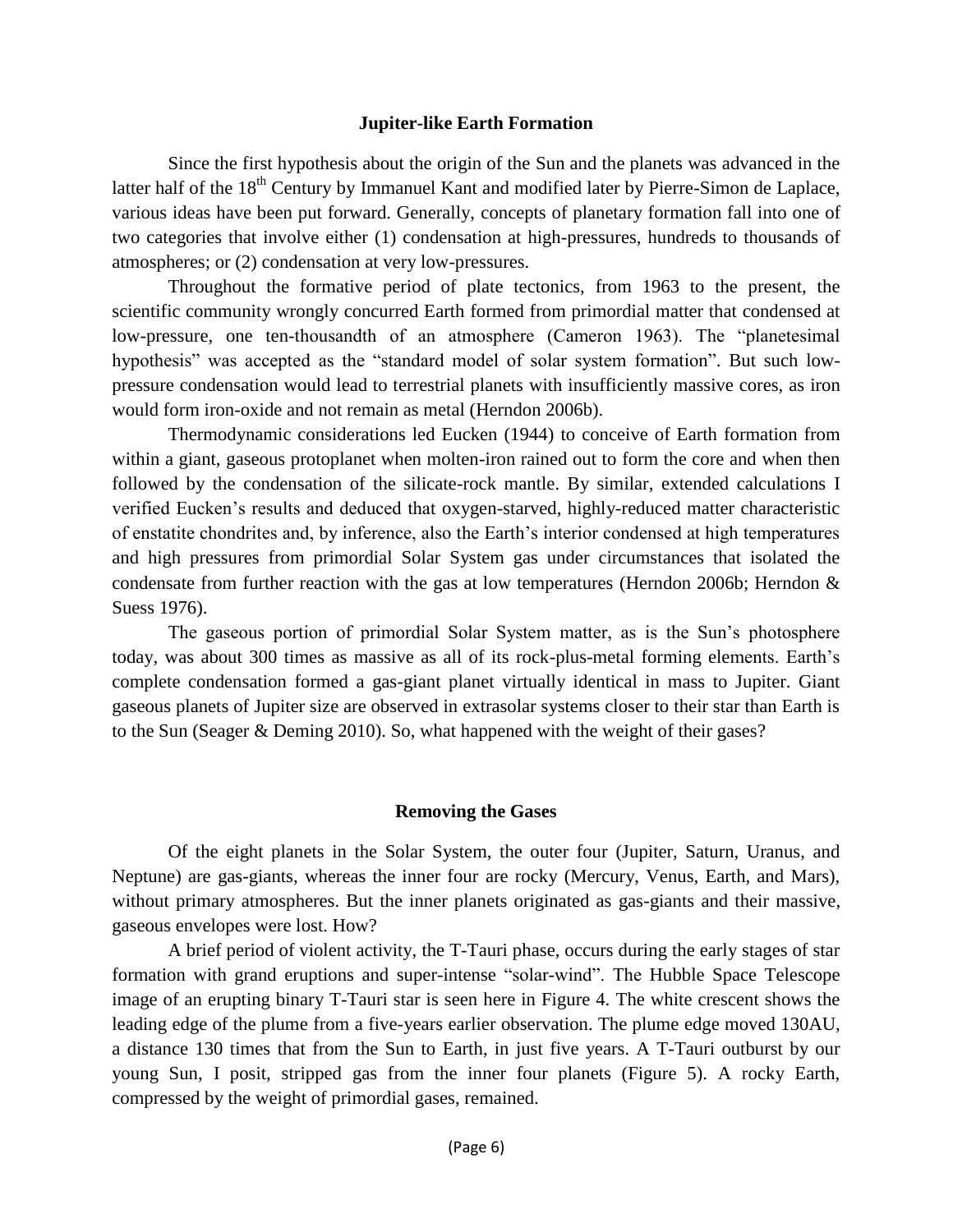

**Figure 4. Outburst from a T-Tauri phase binary star in 2000.** The white crescent label shows the position of the leading edge of that plume in 1995, indicating a leading-edge advance of 130 AU in five years. T-Tauri eruptions are observed in newly formed stars. Such eruptions in the pre-Hadean, I submit, stripped the primordial gases from the inner four planets of our Solar System. [Hubble Space Telescope image of XZ-Tauri (2000).]



**Figure 5. Whole-Earth decompression dynamics formation of Earth.** From left to right, same scale: 1) Earth condensed at the center of its giant gaseous protoplanet; 2) Earth, a fully condensed a gas-giant; 3) Earth's primordial gases stripped away by the Sun's T-Tauri superintense solar-wind; 4) Earth at the onset of the Hadean eon, compressed to 64% of present diameter; 5) Earth at Holocene; 6) Jupiter for size comparison.

# **Resolution of Geophysical Cognitive Dissonance**

The apparent "fit" of transoceanic continental coastlines (South America with West Africa; North America with West Europe), the matching of *Mesosaurus* fossils in Brazil and those in Ghana, match of sediments including coal field strata deposited in the Carboniferous in both Europe and North America led Wegener (1912) to conclude that these continents were joined 330±30mya in the super-continent, Pangaea. The super-continent broke apart and its components drifted for 300 million years through the surrounding ocean to their present locations.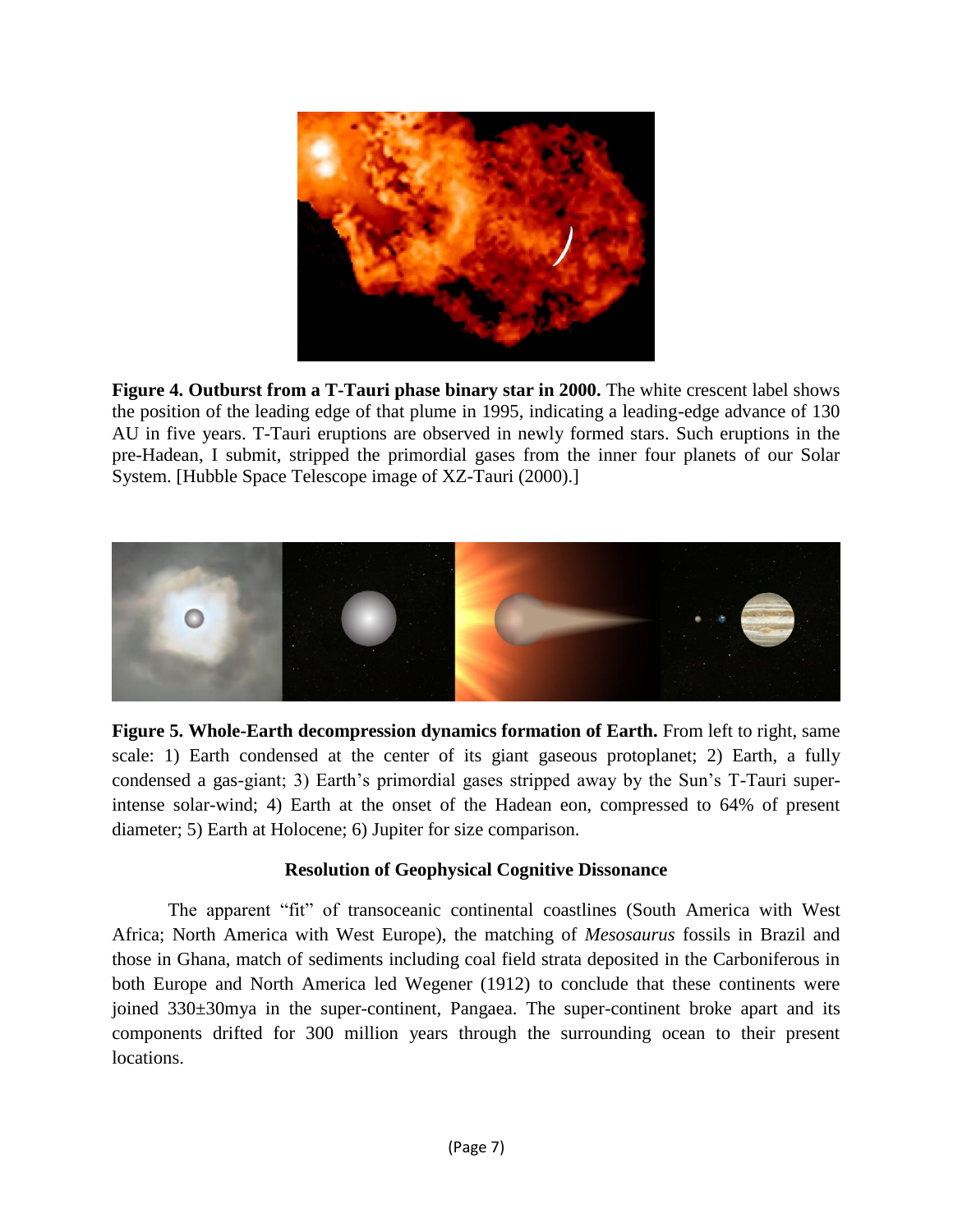Magnetic striations and great stratified sedimentary layers symmetric on either side of the oceanic ridges, both in the mid-Atlantic and off the North Western coast of North America, led to plate tectonics theory. "Plate tectonics" seemed to explain "continental drift" and is based upon observations that molten basalt-rock extrudes at oceanic ridges, producing symmetric seafloor spreading across the ocean basin. In geologically relative short times, fewer than 170 million years, the seafloor "subducts". Lithospheric solid seafloor is assumed to plunge into the mantle and, as a great conveyor belt loop, to circulate through the mantle, and to re-extrude again at the oceanic ridge zones. Plate tectonics theory depends critically upon the unproven assumption that mantle convection exists and is the motive-force responsible for continent displacement.

Although I entirely accept the young date for the age of the ocean"s oldest rocks (170my), the observations of matching transoceanic coastlines with complementary fossil commonalities, conformably overlying sediments separated by immense distances, basaltic seafloor formation at oceanic ridges, seafloor spreading that generates great complementary symmetric magnetic striations, I dispute the existence of mantle convection (Appendix I).

Unlike Wegener"s Pangaea, surrounded by a great ocean basin, Hilgenberg (1933) envisioned one continent without ocean basins on a globe smaller than Earth"s present diameter that subsequently expanded in a process that fragmented and separated continental masses and formed interstitial ocean basins. Hilgenberg's fundamentally important concept provided the basis for "Earth expansion theory" (Carey 1976). But Earth expansion theory as formulated was unable to explain the reason for Earth's initially smaller size or to provide an explanation for seafloor features. Moreover: "If expansion on the postulated scale occurred at all, a completely unknown energy source must be found" (Scheidegger 1982). I disclose that unknown energy source and resolve geophysical cognitive dissonance.

I unify "plate tectonics" and "Earth expansion" into a new, geological paradigm; I name it *whole-Earth decompression dynamics* (wEdd). Ocean floor topography, distribution of global tectonic activity, and the myriad measurements and observations that underlie Wegener"s and Hilgenberg's visions, and their modern expressions, I unite, without mantle convection, in "whole-Earth decompression dynamics". The driving-energy source and surface geodynamics are direct consequences of our planet's early formation as a Jupiter-like gas giant (Herndon 2005, 2006, 2008, 2010).

# **Whole-Earth Decompression Dynamics**

The weight of 300 Earth-masses of primordial gases gravitationally compressed the nongases: the original rock-plus-alloy kernel that became Earth to some 64% of its present radius, sufficient compression for solid continental-rock crust to cover the entire planet, as Hilgenberg envisioned.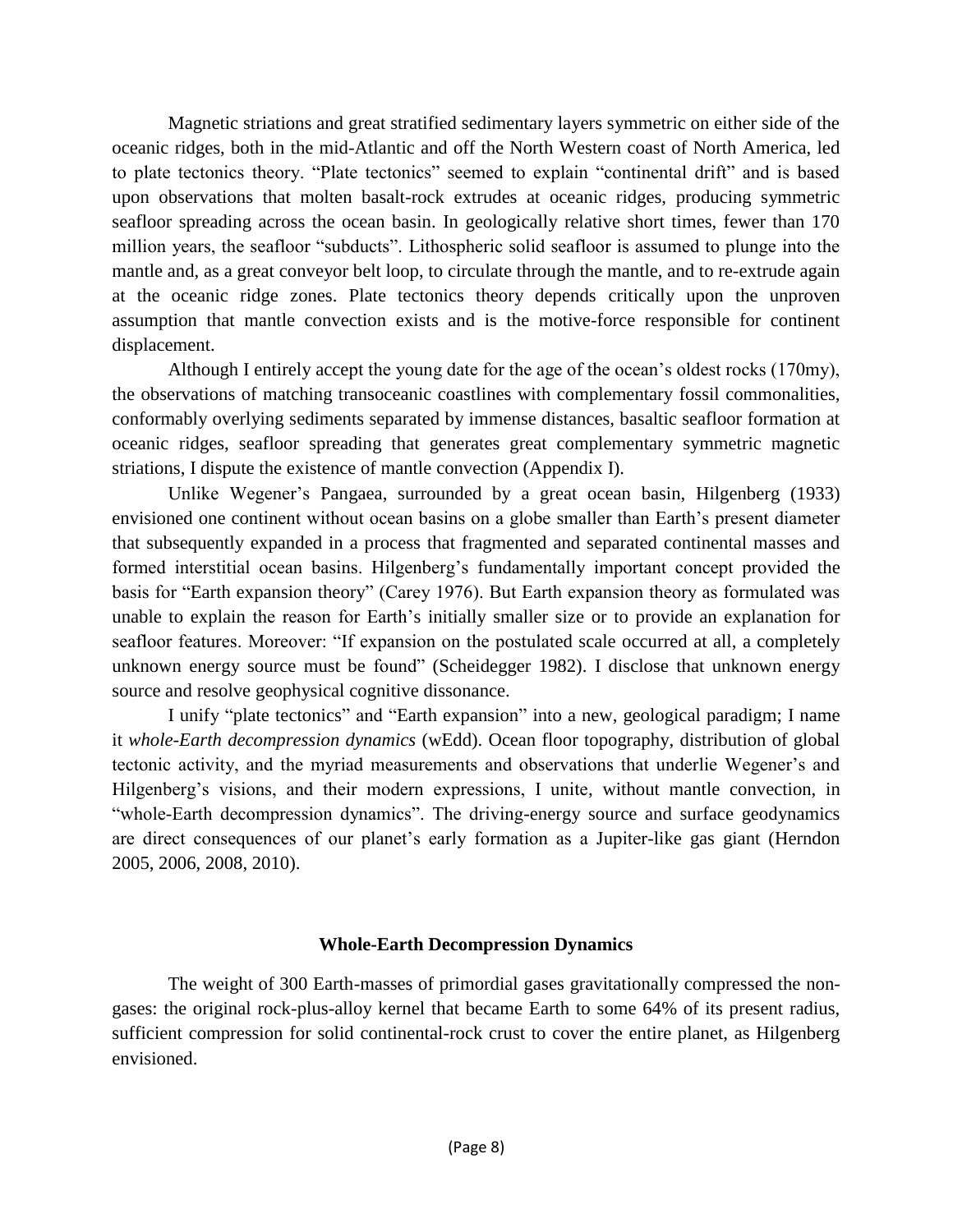As the Sun ignited, its violent T-Tauri solar-wind stripped Earth of its Jupiter-like gas envelope, marking the beginning of the Hadean eon (Figure 5). When internal pressures built up later, sufficient to crack the rigid crust, the Earth began to decompress by expansion (Figure 6). Gravitational energy of compression that had been stored during Earth"s gas-giant stage powers Earth dynamics.



**Figure 6. Decompression of Earth (wEdd) from Hadean to present.** From left to right, same scale: 1) Ottland, 64% of present Earth diameter, fully covered with continental-rock crust; 2), 3), & 4) Formation of primary and secondary decompression cracks that progressively fractured Ottland to open ocean basins. Timescale not precisely established; 5) Holocene Earth.

Whole-Earth decompression produced *primary* cracks in rigid crust. Identified as the oceanic ridge system, they persist. Here ends the similarity with Earth expansion theory. Whole-Earth decompression dynamics identifies *secondary* decompression cracks. Along continent margins they are identifiable as submarine trenches.

*Primary* decompression cracks, with their underlying heat sources, extrude basalt-rock, whereas *secondary* decompression cracks lack heat sources. They became ultimate repositories for extruded basalt-rock. Basalt-rock, extruded from mid-oceanic ridges, traverses the ocean floor by gravitational creep. Ultimately, in a process of "subduction" that lacks any mantle convection, seafloor basalt, with its carbonate sediment, fills in *secondary* decompression cracks (Figure 7). Seismically imaged "down-plunging slabs", I submit, are in-filled *secondary* decompression cracks.

Whole-Earth decompression dynamics extends "plate tectonic" concepts as it is responsible for Earth"s well-documented features. Partially in-filled *secondary* decompression cracks uniquely explain oceanic troughs, inexplicable by "plate tectonics". And, compression heating at the base of the rigid crust is a direct consequence of mantle decompression (Herndon 2006a).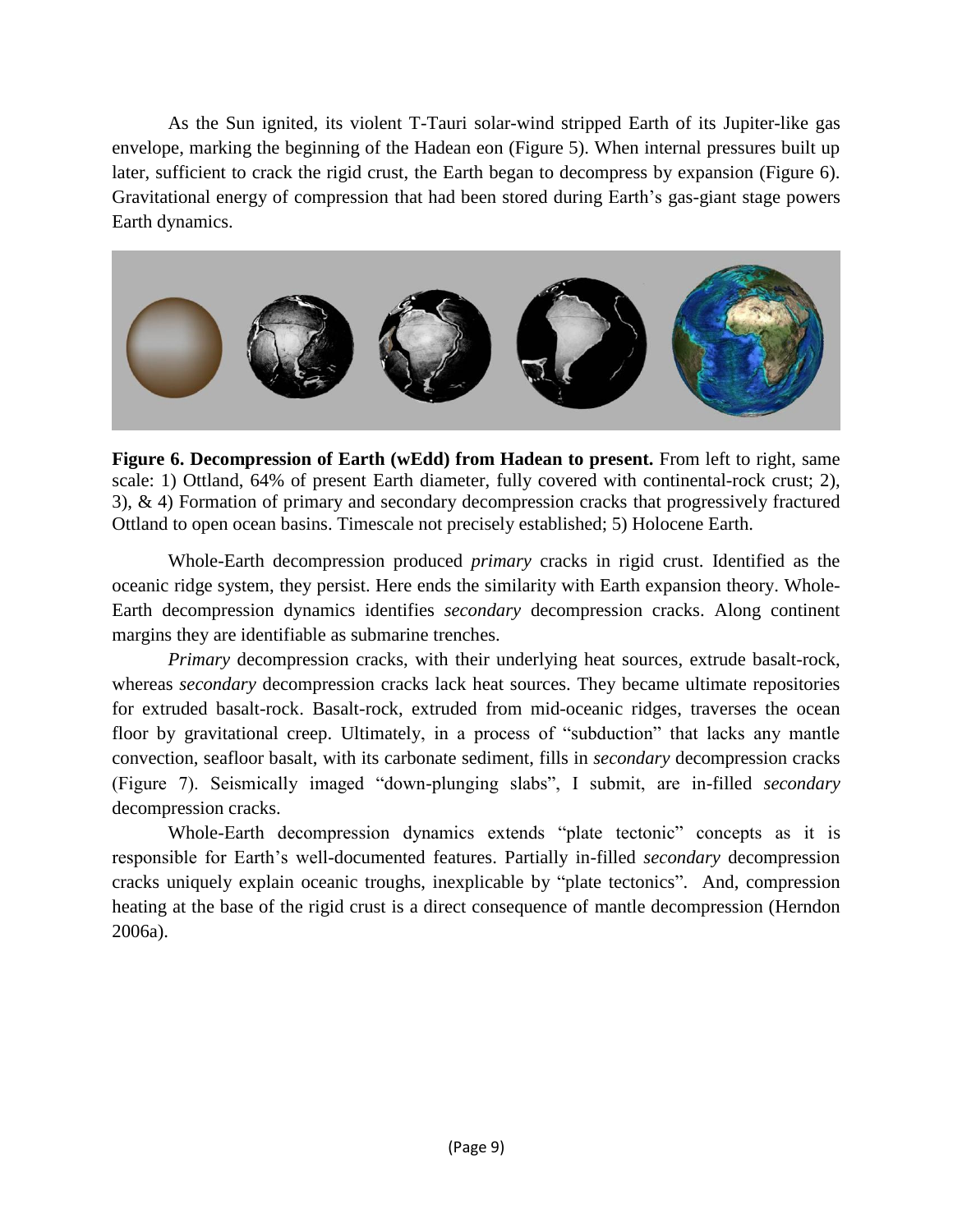

**Figure 7. Ocean floor topography formed by whole-Earth decompression dynamics.** As the Earth decompresses by wEdd, primary cracks with underlying heat sources and secondary cracks that lack heat sources are generated to accommodate decompression. Basalt-rock, extruded at mid-ocean ridges, creeps across the ocean basins (black arrows) to fill in *secondary* decompression cracks often located at continental margins. As the Earth decompresses by wEdd (green arrows), crustal extension (red arrows) forms *secondary* decompression cracks into which seafloor falls; the dynamic processes require no invocation of mantle convection, but their outcomes resemble "subducted tectonic plates".

At onset of the Hadean eon, one ancient supercontinent existed: the 100% closed contiguous shell of continental-rock I name *Ottland*, in honor of Ott Christoph Hilgenberg, who first conceived its existence. The successive fragmentation of Ottland to form new Earth-surface area to accommodate decompression-increased planetary volume, even with competitive interactions between fragments, such as the India-Asia collision, bears little resemblance to the popular, but hypothetical, breakup of Wegener"s Pangaea, wherein the continents are assumed free to wander, breaking up and re-aggregating.

# **Deep-Earth Composition**

Enstatite chondrites, e.g., the Abee meteorite collected in Western Ontario, Canada, in 1952, and by implication, the deep interior of Earth, formed under such severe oxygen-limiting conditions that even elements with a high affinity for oxygen, including calcium, magnesium, and silicon, could not be fully accommodated as oxides; a portion of those elements occurs in the iron-alloy.

Oxygen-high-affinity elements, incompatible in iron alloy, readily precipitate with cooling. In the Earth"s core, silicon precipitated in combination with nickel. The nickel-silicide sank by gravity and formed the inner core. Magnesium and calcium that react with sulfur at a high temperature formed sulfides, MgS and CaS, that floated to form the thin, "seismically rough" layers between Earth"s fluid core and its enstatite-composition-silicate-rock lower mantle (Figure 3, Table 1).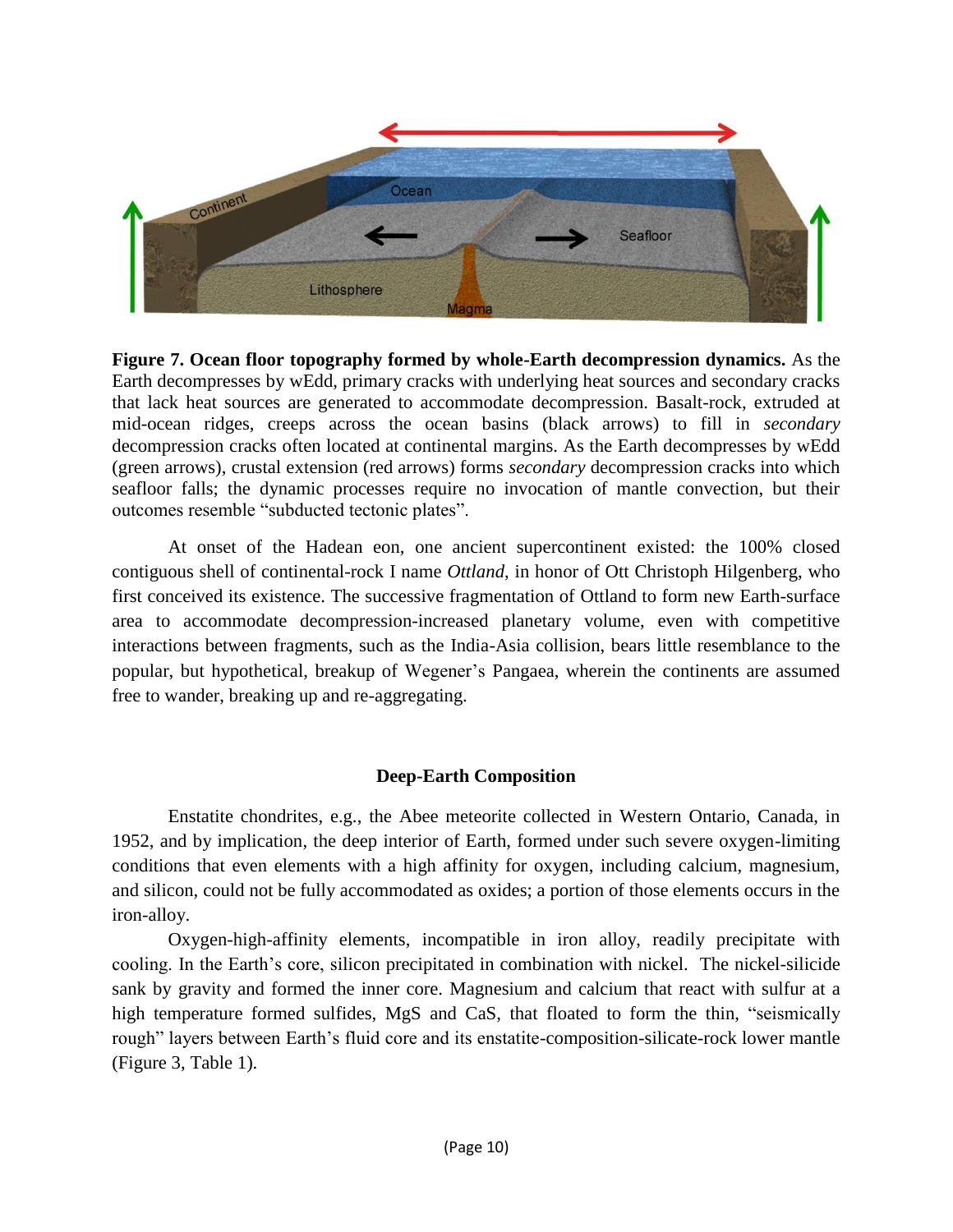Silicon, magnesium, and calcium occur partially in the Earth's iron-alloy core because of limited oxygen-availability; otherwise, they would have ended up totally as oxides in Earth's crust or mantle. Uranium, an oxygen-reactive trace element, occurs exclusively in the iron-alloy portion of the Abee enstatite chondrite, and by implication, in the Earth's core. The inferred occurrence of uranium in the Earth's core led me to disclose a powerful, but unanticipated deep-Earth energy source: self-sustaining nuclear fission chain reactions (Herndon 1993, 1994, 2003, 2007).

## **Deep-Earth Nuclear Reactor**

Uranium, under hot, dense conditions in the Earth"s core, is expected to come out of solution as the high-temperature, high-density precipitate uranium sulfide (or even as a metal) and sink to Earth's center by gravity, directly or in stages. The gravity-accumulated uranium, a sphere, estimated to be 20-40km in diameter, beneath the 2400km diameter inner core at the planet"s center (Figure 3) , will act as a natural nuclear fission reactor (Herndon, 1993, 1994, 1996, 2007). The "georeactor", I posit, consists of a fissioning, nuclear reactor sub-core surrounded by a sub-shell of radioactive waste (fission and decay products) likely to be a fluid or slurry. The dynamic interaction of nuclear heat-production and uranium (or uranium sulfide) settling-out from the fluid sub-shell assures steady energy output (Herndon 2009).

The georeactor, I submit, energizes and produces the Earth"s magnetic field, and powers "hot-spot" volcanism. Geological observations of helium isotopic ratios  $({}^{3}He/{}^{4}He)$  provide compelling evidence for the nuclear georeactor at Earth"s center (Herndon, 2003, 2010, Hollenbach & Herndon 2001). Georeactor-powered volcanism, identified by high  ${}^{3}$ He/ ${}^{4}$ He ratios, formed the Hawaiian Islands and Iceland, and currently occurs beneath continental masses at Yellowstone (U. S. A.), and the Afar triangle in the East African Rift System. Georeactorproduced heat was also involved in the massive flood basalts of the Deccan Traps of India (65mya) and the Siberian Traps (250mya).

## **Earth's Magnetic Field and its Reversals**

Earth has a centrally-generated magnetic field that directs compass needles and diverts the charged particles of the solar-wind around and past our planet. Interaction of the geomagnetic field with the solar-wind and with matter of the Earth dissipates energy that is continuously resupplied.

Generally, moving electric charges produce a magnetic field. For seventy years the geomagnetic field has been thought to be generated within the Earth"s fluid core by a convection-driven dynamo (magnetic amplifier) mechanism (Elsasser 1939). Although I concur with the mechanism, I dispute its location. Long-term, stable convection in the Earth's fluid core would require rapid removal of heat brought to the top of the core by convection, which is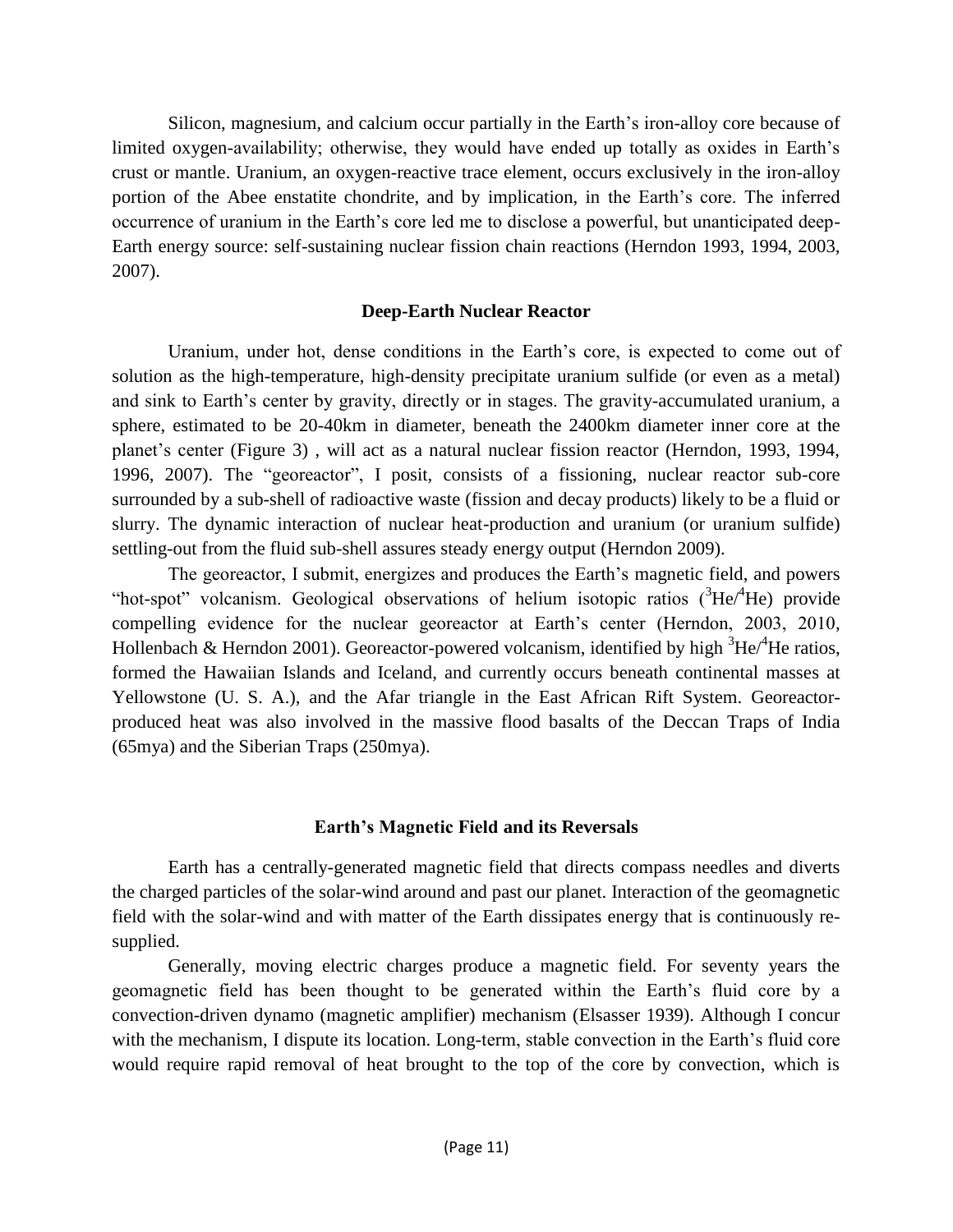impossible because the core is wrapped in an insulating rock-blanket 2900km thick (Appendix II).

My georeactor provides both the energy source and the convection-stable environment necessary for geomagnetic field generation (Herndon 1996, 2007, 2009). It provides a nuclearfission heat source, the georeactor's uranium sub-core, surrounded by its fluid sub-shell composed radioactive waste (Figure 3). Heat from the nuclear sub-core causes convection in the electrically-conducting, fluid sub-shell. Planetary rotation twists the convective motions producing a dynamo, a magnetic amplifier, that amplifies a tiny "seed" magnetic field, produced by radioactive decay products, to generate the geomagnetic field. Heat brought to the top of the fluid sub-shell is removed by the massive heat sinks, the inner core and fluid core, thus assuring stable convection.

Solar System influences, including electrical currents induced by super-intense solar outbursts, I suggest, intermittently disrupt the georeactor"s magnetic field generation. The georeactor (Figure 3), is one ten-millionth as massive as the fluid core so that disrupted convection leads to rapid changes, including reversals in the geomagnetic field. The occurrence of episodes of very rapid geomagnetic field change have been reported, six degrees per day during one reversal (Coe & Prevot 1989) and another of one degree per week (Bogue 2010).

### **Summary**

Evidence that the interior of Earth resembles an enstatite chondrite (and not an ordinary chondrite as long believed), began for me a logical progression of understanding that led, stepby-step, to a new vision of Earth"s internal composition, early formation as a Jovian gas-giant, geodynamics with new, powerful energy sources, and nuclear georeactor magnetic field generation: In short, a new indivisible geoscience paradigm. My testable concept, anchored to well-established physical and chemical laws, to myriad astronomical and geological observations, to the cosmic abundance of the elements and to the properties of matter, leads to this whole-Earth decompression dynamics view that simultaneously solves several scientific problems. Clearly, critical observational, experimental, and theoretical evaluation is warranted.

## **Acknowledgement**

I thank Professor Lynn Margulis for editorial excellence, persistence, and insistence that all should be able to understand. I thank the institutions that made possible her generous expenditure of time and effort: STIAS (Stellenbosch Institute of Advanced Study, South Africa) and the University of Massachusetts-Amherst Graduate School, College of Natural Sciences, and I thank advanced students: Kendra Clark, James MacAllister, and Bruce Scofield. I thank Dr. Dennis Edgerley for graphic assistance.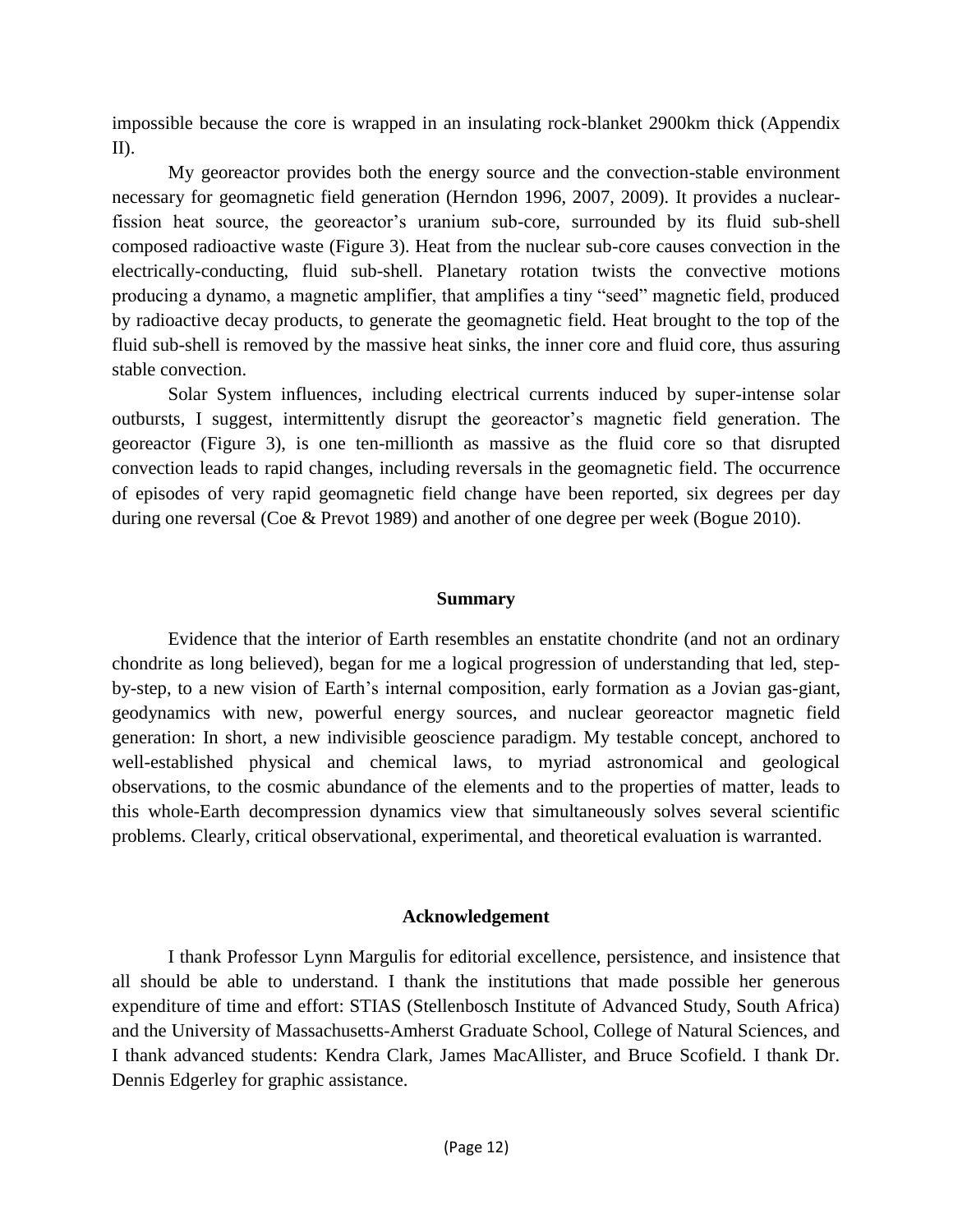### **Appendix I: Physical Impossibility of Earth-Mantle Convection**

Since the 1930"s, convection has been assumed to occur within the Earth"s mantle (Holmes 1931) and, since the 1960"s has been incorporated as an absolutely crucial component of seafloor spreading in plate tectonics theory. Instead of looking questioningly at the process of convection, many have assumed without corroborating evidence that mantle convection "must" exist.

Chandrasekhar (1957) described convection in the following way: "The simplest example of thermally induced convection arises when a horizontal layer of fluid is heated from below and an adverse temperature gradient is maintained. The adjective "adverse" is used to qualify the prevailing temperature gradient, since, on account of thermal expansion, the fluid at the bottom becomes lighter than the fluid at the top; and this is a top-heavy arrangement which is potentially unstable. Under these circumstances the fluid will try to redistribute itself to redress this weakness in its arrangement. This is how thermal convection originates: It represents the efforts of the fluid to restore to itself some degree of stability."

The lava lamp, invented by Smith (1968), affords an easy-to-understand demonstration of convection at the Earth"s surface. Heat warms a blob of wax at the bottom, making it less dense than the surrounding fluid, so the blob floats to the surface, where it loses heat, becomes denser than the surrounding fluid and sinks to the bottom. Convection is applicable in circumstances wherein density is constant except as altered by thermal expansion; in the lava-lamp, for example, but not in the Earth's mantle. The Earth's mantle is "bottom-heavy", i.e., its density at the bottom is about 62% greater than its top (Dziewonski & Anderson 1981). The potential decrease in density by thermal expansion, <1%, cannot make the mantle "top-heavy" as described by Chandrasekhar. Thus mantle convection cannot be expected to occur.

Mantle convection is often (wrongly) asserted to exist on the basis of a high calculated Rayleigh Number (Rayleigh 1916), which was derived to quantify the onset of instability in a thin, horizontal layer of *incompressible* fluid of *uniform density*, except as altered by thermal expansion when heated from beneath. The Rayleigh Number is not applicable to the Earth"s mantle, which is *neither incompressible nor of uniform density*.

It is instructive to apply the principle upon which submarines operate, "neutral buoyancy", to the Earth's mantle. The idea is that a heated "parcel" of bottom mantle matter, under the physically-unrealistic assumption of ideal, optimum conditions, will float upward to come to rest at its "neutral buoyancy", the point at which its own density is the same as the prevailing mantle density.

Consider a "parcel" of matter at the base of the Earth"s lower mantle existing at the prevailing temperature, T<sub>0</sub>, and having density,  $\rho_0$  (Dziewonski & Anderson 1981). Now, suppose that the "parcel" of bottom-mantle matter is selectively heated to temperature ΔT degrees above T<sub>0</sub>. The "parcel" will expand to a new density,  $\rho_z$ , given by

$$
\rho_z\;=\;\rho_0\left(1\text{-}\alpha\Delta T\right)
$$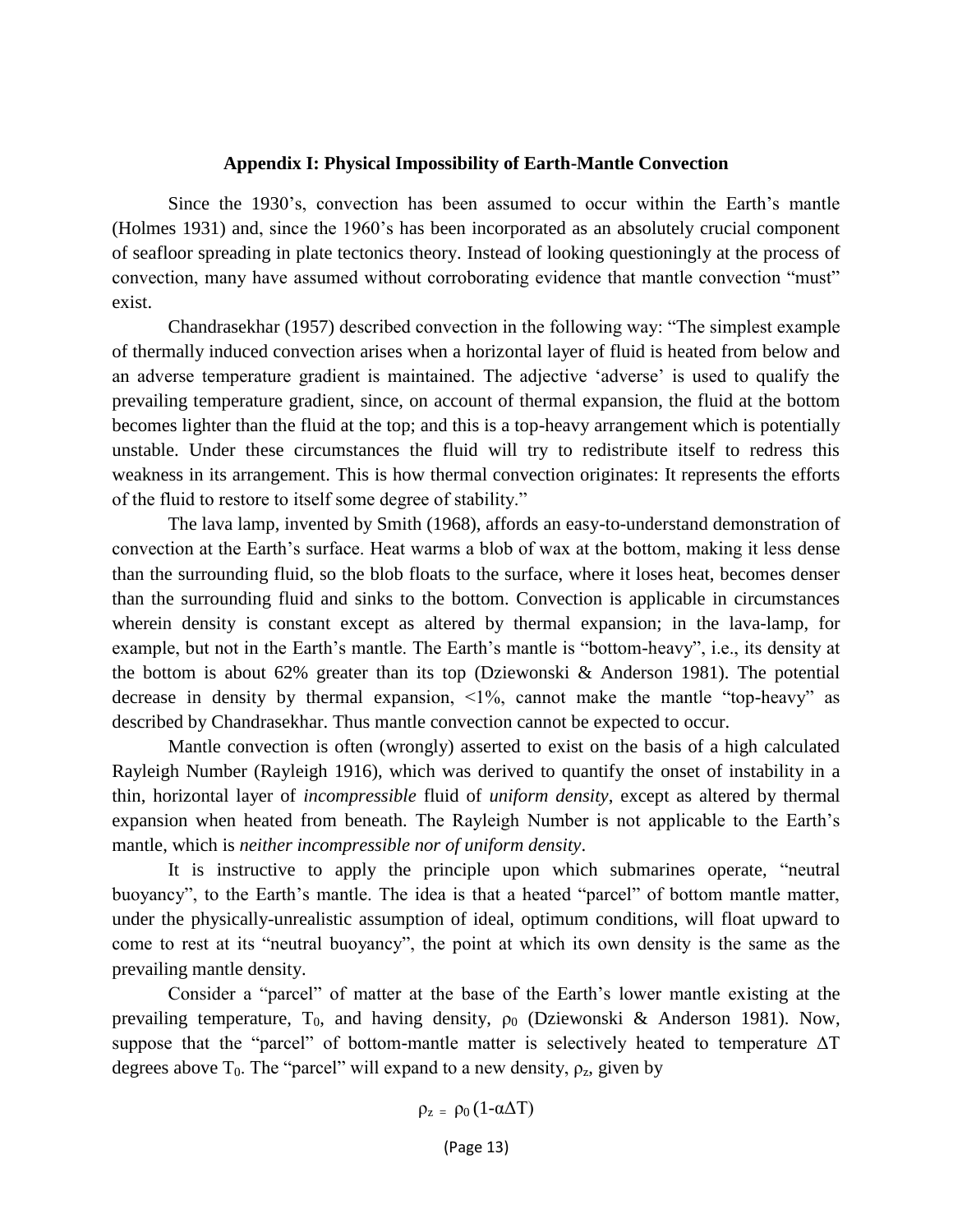where  $\alpha$  is the volume coefficient of thermal expansion at the prevailing temperature and pressure.

Now, consider the resulting dynamics of the newly expanded "parcel". Under the assumption of ideal, optimum conditions, the "parcel" will suffer no heat loss and will encounter no resistance as it floats upward to come to rest at its "neutral buoyancy", the point at which its own density is the same as the prevailing mantle density. Even at an extreme  $\Delta T = 600^{\circ}$ K the maximum float distance to neutral buoyancy is <25 km, just a tiny portion of the 2230 km distance required for lower mantle convection, and nearly 2900 km required for whole-mantle convection.

Decades of belief that mantle convection "must" exist has resulted in a plethora of mantle convection models that, of course, purport to show that mantle convection is possible under certain assumed conditions. Generally, models begin with a preconceived result that is invariably achieved through result-selected assumptions. Although rarely, if ever, stated explicitly, in convection models, the mantle is tacitly assumed to behave as an ideal gas.

Stellar convection models involved a gravitationally compressed system of  $H_2$  and He gas at ~5000K that is thought to approach ideal gas behavior, i.e., no viscosity, hence, no viscous loss. In those models a heated parcel of ideal-gas expands and rises, never losing heat to its surroundings, and never coming to rest at "neutral buoyancy". The parcel maintains pressure equilibrium with its surroundings as it begins to rise, decompressing and expanding against progressively lower pressure, while maintaining its initial heat perturbation. The only impediment to such ideal-gas convection is if heat can be transported more rapidly by conduction and/or radiation than by convection.

Mantle convection models typically apply the same reasoning and assumptions as stellar convection models. A heated parcel of mantle matter is assumed to float ever-upward decreasing in density, never reaching "neutral buoyancy", while maintaining its heat content. But the mantle is not an ideal gas; it is a crystalline solid, not even a super-cooled liquid like glass. But, like its stellar counterpart, it assumed to behave "adiabatically", i.e., to maintain the parcel's initial heat perturbation, suffering no heat loss, even although in reality the mantle: (1) is extremely viscous and thus subject to viscous losses; (2) potentially moves by convection at a rate not too different from the rate heat is conducted; (3) has compositionally-different layers; (4) may have crystalline phase boundaries; and (5) possesses unknown rheological properties. Earthquakes, for example, occur within the mantle to depths of about 660km and signal the catastrophic release of pent-up stress. Processes and properties such as these, I submit, would readily block mantle convection.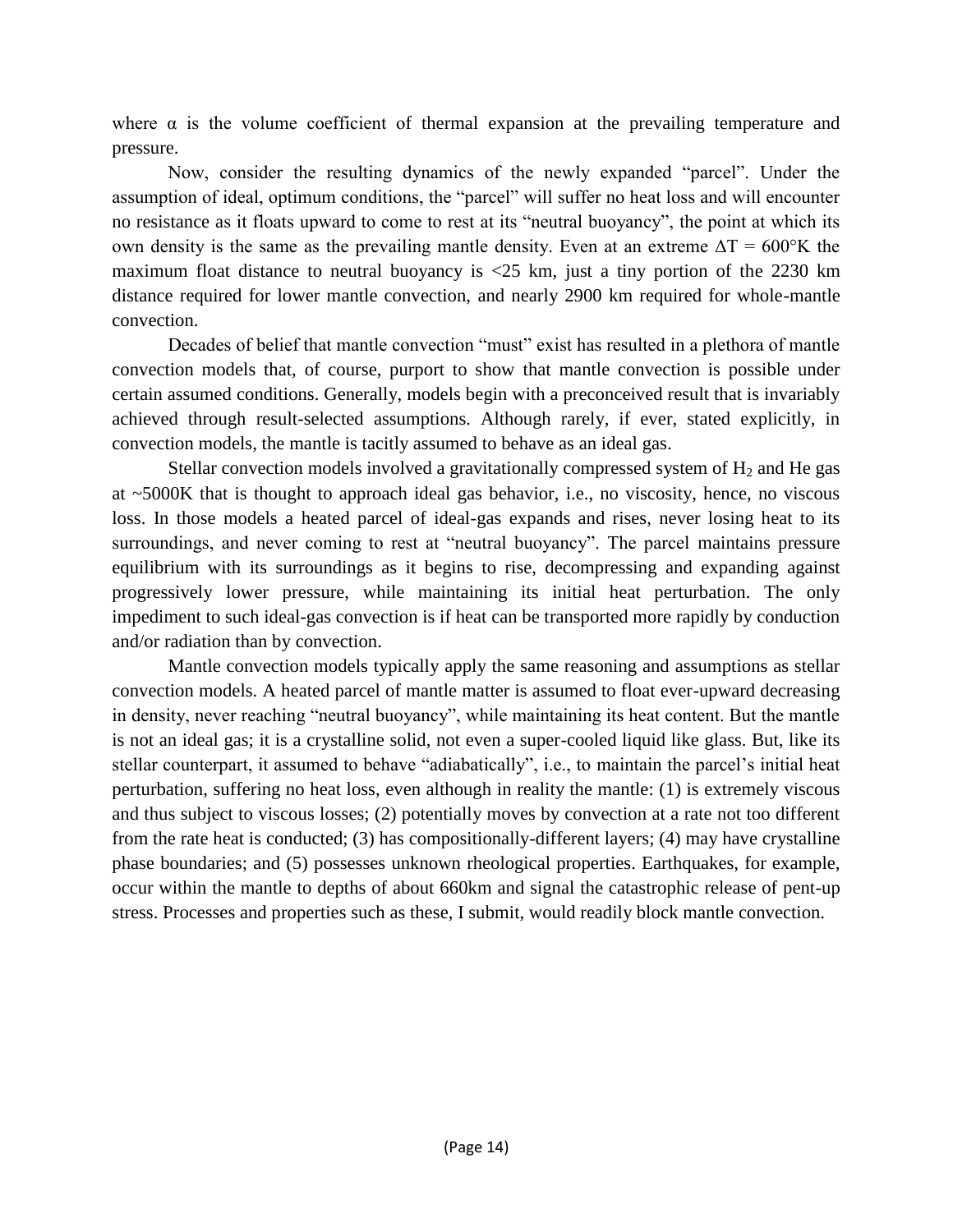## **Appendix II: Physical Impossibility of Earth-Core Convection**

Elsasser (1939) proposed that the geomagnetic field is generated by a convection-driven dynamo mechanism in the Earth"s fluid core, and, since that time, Earth-core convection has been assumed. But Earth-core convection is physically impossible for the same reasons convection is physically impossible in the Earth"s mantle (Appendix I), plus another reason related to heat transport.

Although the Earth"s core is a fluid, it is "bottom-heavy", i.e., its density at the bottom is about 23% greater than at the top (Dziewonski & Anderson 1981). The potential decrease in density by thermal expansion, <1%, cannot make the fluid core "top-heavy", as described by Chandrasekhar (1957). Thus, Earth-core convection cannot be expected to occur. Moreover, the non-dimensional Rayleigh Number (Rayleigh 1916) is not applicable to the Earth"s Core, which is *neither incompressible nor of uniform density*.

For sustained convection to occur, heat brought from the core-bottom must be efficiently removed from the core-top to maintain the "adverse temperature gradient" described by Chandrasekhar (1957), i.e., the bottom being hotter than the top. But, efficient heat removal is physically impossible because the Earth"s core is wrapped in an insulating silicate blanket, the mantle, 2900 km thick that has significantly lower thermal conductivity, lower heat capacity, and greater viscosity than the Earth's core. Heat transport within the Earth's fluid core must therefore occur mainly by thermal conduction, not convection.

The geomagnetic implication is quite clear: Either the geomagnetic field is generated by a process other than the convection-driven dynamo-mechanism, or there exists another fluid region within the deep-interior of Earth which can sustain convection for extended periods of time. I have provided the reasonable basis to expect long-term stable convection in the georeactor subshell, and proposed that the geomagnetic field is generated therein by the convection-driven dynamo mechanism (Herndon 2007, 2009). Heat produced by the georeactor"s nuclear sub-core causes convection in the surrounding fluid radioactive-waste sub-shell; heat is removed from the top of the sub-shell by a massive, thermally-conducting heat-sink (the inner core) that is surrounded by an even more massive, thermally-conducting heat-sink (the fluid core).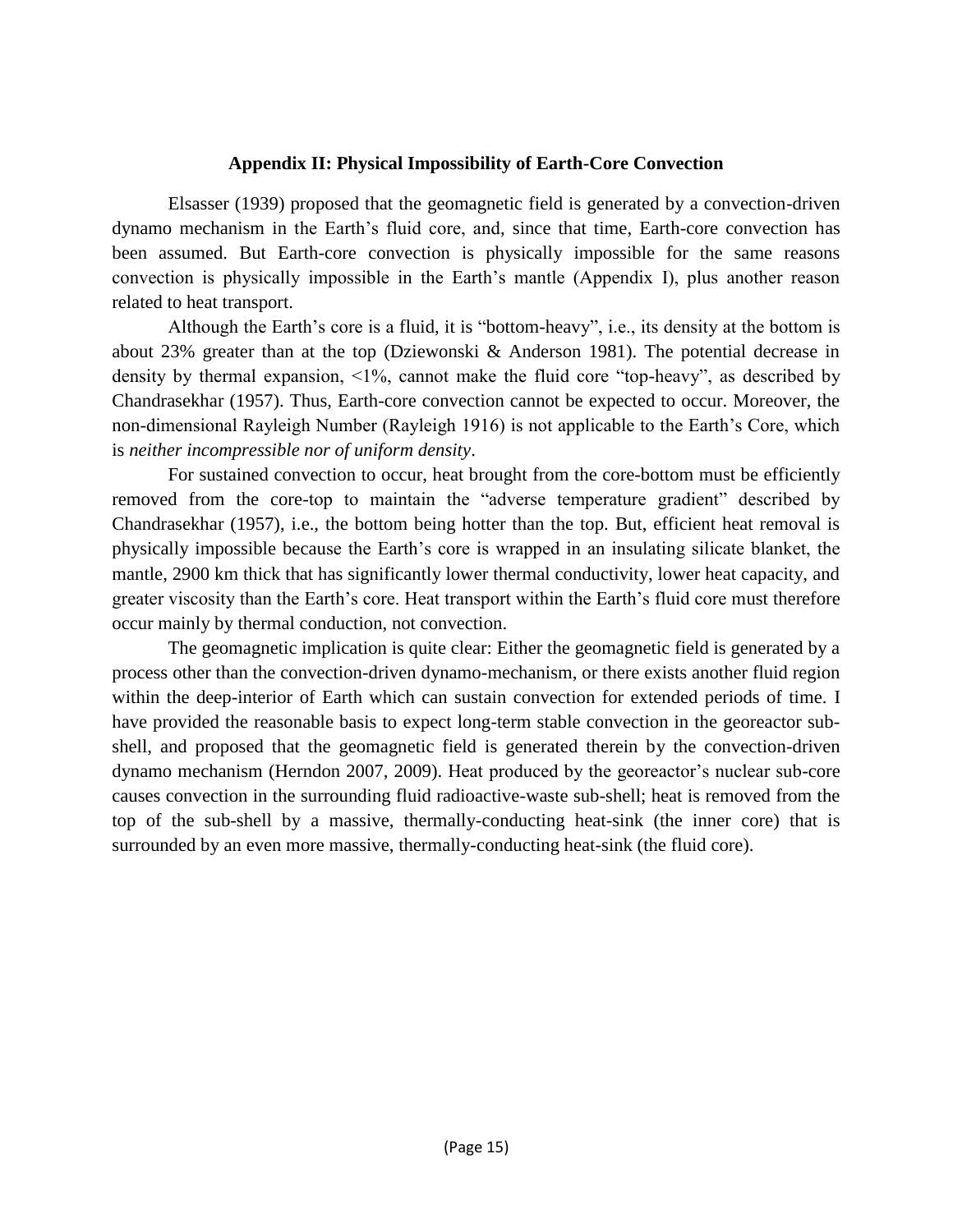### **References**

- Birch, F. 1940 The transformation of iron at high pressures, and the problem of the earth's magnetism. *Am. J. Sci.* **238**, 192-211.
- Bogue, S. W. 2010 Very rapid geomagnetic field change recorded by the partial remagnetization of a lava flow *Geophys. Res. Lett.* **37**, doi: 10.1029/2010GL044286.
- Cameron, A. G. W. 1963 Formation of the solar nebula. *Icarus* **1**, 339-342.
- Carey, S. W. 1976 *The Expanding Earth*. Amsterdam: Elsevier.
- Chandrasekhar, S. 1957 Thermal Convection. *Proc. Amer. Acad. Arts Sci.* **86**, 323-339.
- Coe, R. S. & Prevot, M. 1989 Evidence suggesting extremely rapid field variation during a geomagnetic reversal. *Earth Planet. Sci. Lett.* **92**, 192-198.
- Dalrymple, G. B. 1991 *The Age of the Earth*. Stanford: Stanford University Press.
- Dziewonski, A. M. & Anderson, D. A. 1981 Preliminary reference Earth model. *Phys. Earth Planet. Inter.* **25**, 297-356.
- Elsasser, W. M. 1939 On the origin of the Earth's magnetic field. *Phys. Rev.* **55**, 489-498.
- Eucken, A. 1944 Physikalisch-chemische Betrachtungen ueber die frueheste Entwicklungsgeschichte der Erde. *Nachr. Akad. Wiss. Goettingen, Math.-Kl.*, 1-25.
- Herndon, J. M. 1979 The nickel silicide inner core of the Earth. *Proc. R. Soc. Lond* **A368**, 495- 500.
- Herndon, J. M. 1993 Feasibility of a nuclear fission reactor at the center of the Earth as the energy source for the geomagnetic field. *J. Geomag. Geoelectr.* **45**, 423-437.
- Herndon, J. M. 1994 Planetary and protostellar nuclear fission: Implications for planetary change, stellar ignition and dark matter. *Proc. R. Soc. Lond* **A455**, 453-461.
- Herndon, J. M. 1996 Sub-structure of the inner core of the earth. *Proc. Nat. Acad. Sci. USA* **93**, 646-648.
- Herndon, J. M. 2003 Nuclear georeactor origin of oceanic basalt  ${}^{3}He/{}^{4}He$ , evidence, and implications. *Proc. Nat. Acad. Sci. USA* **100**, 3047-3050.
- Herndon, J. M. 2005 Whole-Earth decompression dynamics. *Curr. Sci.* **89**, 1937-1941.
- Herndon, J. M. 2006a Energy for geodynamics: Mantle decompression thermal tsunami. *Curr. Sci.* **90**, 1605-1606.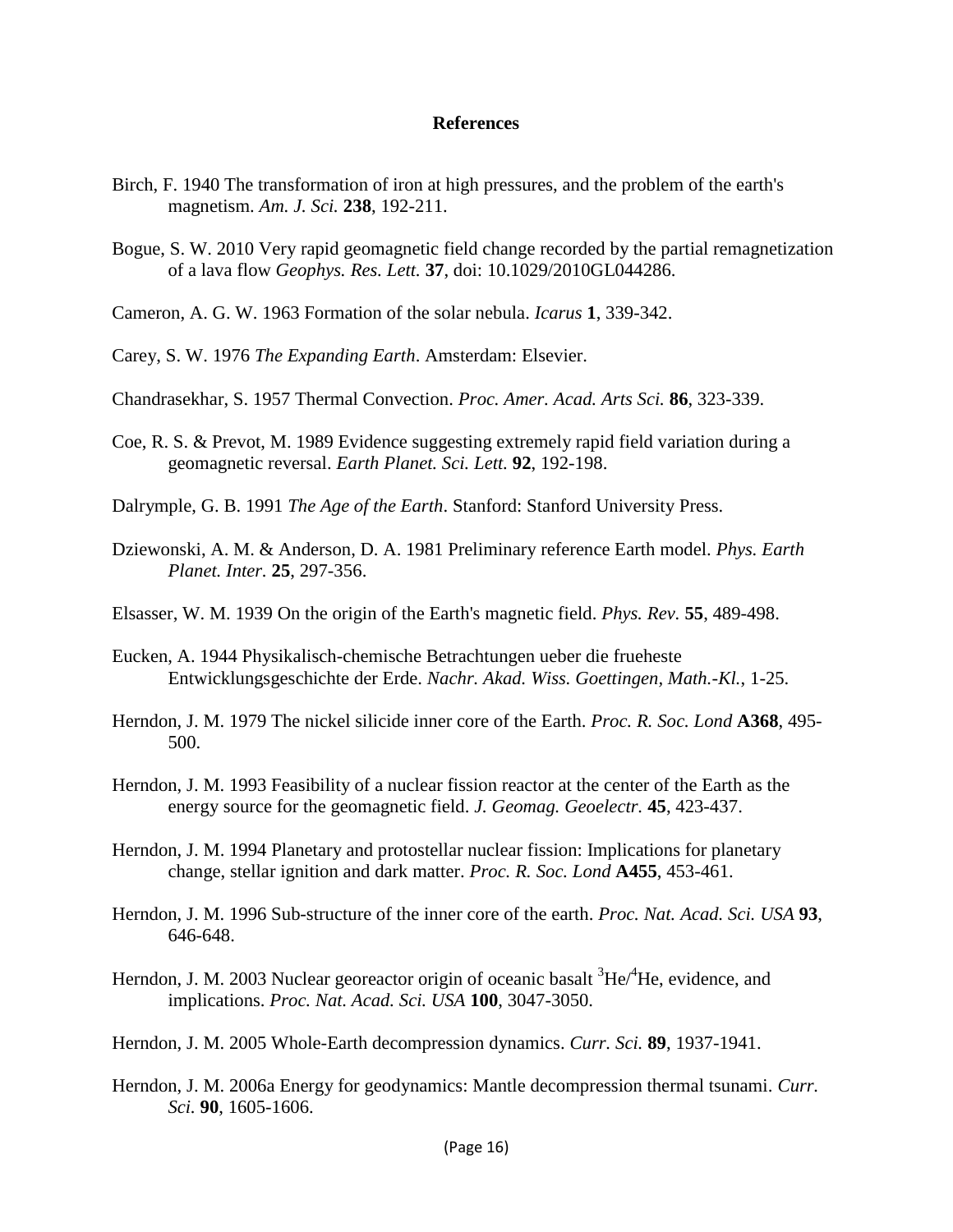- Herndon, J. M. 2006b Solar System processes underlying planetary formation, geodynamics, and the georeactor. *Earth, Moon, and Planets* **99**, 53-99.
- Herndon, J. M. 2007 Nuclear georeactor generation of the earth's geomagnetic field. *Curr. Sci.* **93**, 1485-1487.
- Herndon, J. M. 2008 *Maverick's Earth and Universe*. Vancouver: Trafford Publishing.
- Herndon, J. M. 2009 Nature of planetary matter and magnetic field generation in the solar system. *Curr. Sci.* **96**, 1033-1039.
- Herndon, J. M. 2010 Impact of recent discoveries on petroleum and natural gas exploration: Emphasis on India. *Curr. Sci.* **98**, 772-779.
- Herndon, J. M. & Suess, H. E. 1976 Can enstatite meteorites form from a nebula of solar composition? *Geochim. Cosmochim. Acta* **40**, 395-399.
- Hilgenberg, O. C. 1933 *Vom wachsenden Erdball*. Berlin: Giessmann and Bartsch.
- Hollenbach, D. F. & Herndon, J. M. 2001 Deep-earth reactor: nuclear fission, helium, and the geomagnetic field. *Proc. Nat. Acad. Sci. USA* **98**, 11085-11090.
- Holmes, A. 1931 Radioactivity and Earth movements. *Trans. geol. Soc. Glasgow 1928-1929* **18**, 559-606.
- Keil, K. 1968 Mineralogical and chemical relationships among enstatite chondrites. *J. Geophys. Res.* **73**, 6945-6976.
- Kennet, B. L. N., Engdahl, E. R. & Buland, R. 1995 Constraints on seismic velocities in the earth from travel times *Geophys. J. Int.* **122**, 108-124.
- Lehmann, I. 1936 P'. *Publ. Int. Geod. Geophys. Union, Assoc. Seismol., Ser. A, Trav. Sci.* **14**, 87- 115.
- Oldham, R. D. 1906 The constitution of the interior of the earth as revealed by earthquakes. *Q. T. Geol. Soc. Lond.* **62**, 456-476.
- Ramdohr, P. 1964 Einiges ueber Opakerze im Achondriten und Enstatitachondriten. *Abh. D. Akad. Wiss. Ber., Kl. Chem., Geol., Biol.* **5**, 1-20.
- Rayleigh, L. 1916 On convection currents in a horizontal layer of fluid, when the higher temperature is on the under side. *Phil. Mag.* **32**, 529-546.
- Reed, S. J. B. 1968 Perryite in the Kota-Kota and South Oman enstatite chondrites. *Mineral Mag.* **36**, 850-854.